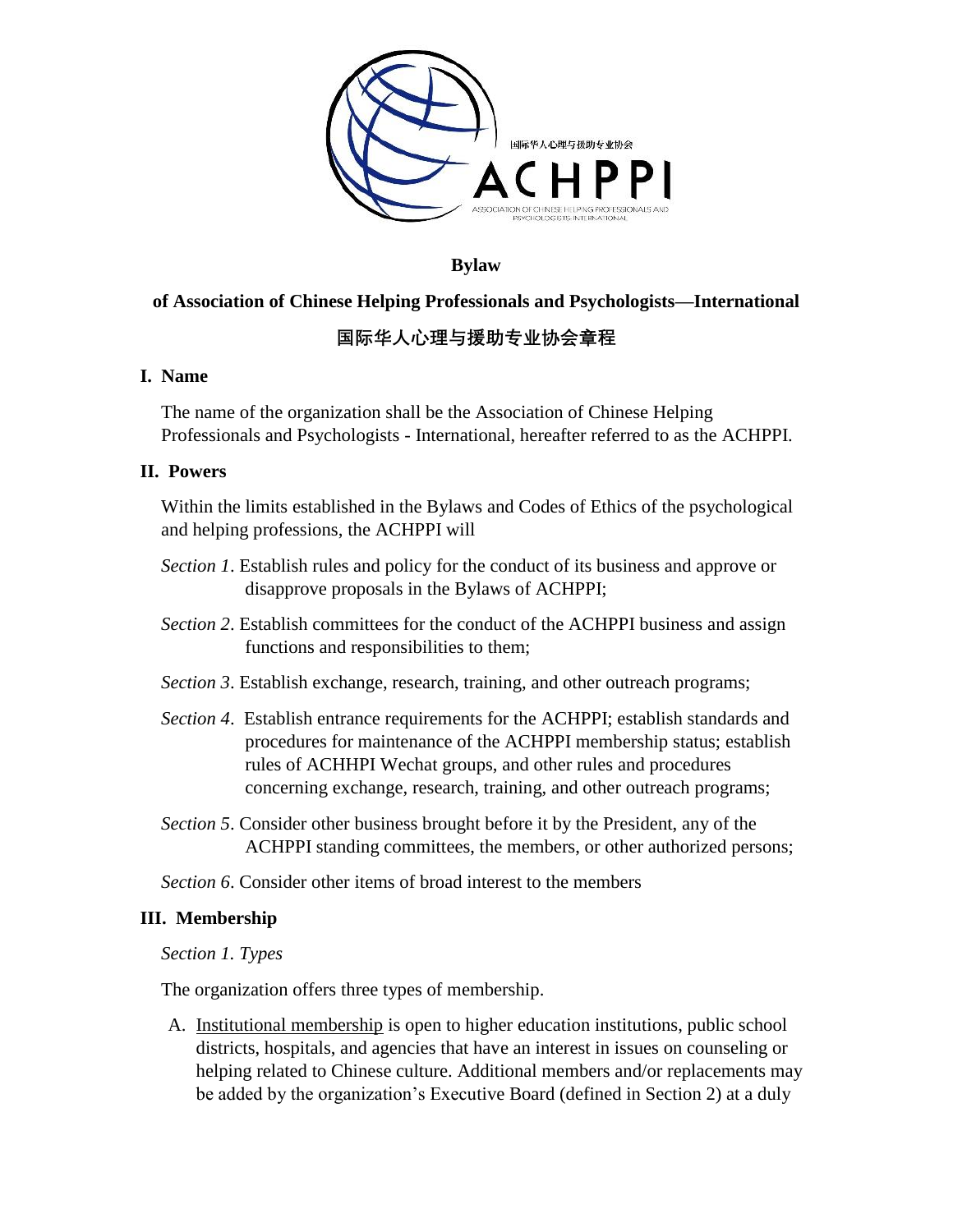constituted business meeting. A member representing an institution is eligible for office in the organization beginning with the second year of membership.

- B. Individual membership is open to any person who has an interest in counseling or helping related to Chinese culture. An individual member is eligible for standing and ad hoc committee memberships in the organization beginning with the second year of membership.
- C. Student membership is open to any student who has active graduate or undergraduate student status in any private or public university/college studying any social sciences or helping professions. A student member is eligible for serving as a student representative for any standing or ad hoc committee by invitation or appointment by the Executive Board. A student member is also eligible to serve as a student representative to the Board by an election (voted by student members).

#### *Section 2. Fees*

Membership fees are payable to the organization. The fee is to be recommended by the Executive Board and approved by the majority of members of the organization.

#### *Section 3. Membership Year*

The membership year is January 1 through December 31. An initial membership fee will entitle the new member to the rights and privileges of the membership through December 31 of the following year.

#### *Section 4. Expectations*

Members are expected to: attend and participate in meetings and events organized by ACHPPI; promote the missions of ACHPPI; cooperate with member institutions; serve on standing committees; initiate, promote, and engage in program development and research within the organization; and engage in productive dialogues on helping profession among different countries.

### **IV. Officers and Administration**

#### *Section 1. Officers*

The officers of ACHPPI shall consist of a President, President-Elect, a Past-President, a Vice President for Science, a Vice President for Membership and Communication, a Vice president for Education and Training, a Technical Specialist, a Treasurer and Secretary, two Student Representatives, and a Representative from the Registration System of the Chinese Psychological Society (CPS). Terms for all elected officers are two (2) years, except Treasurer and Secretary who can hold a longer term when approved by the Board.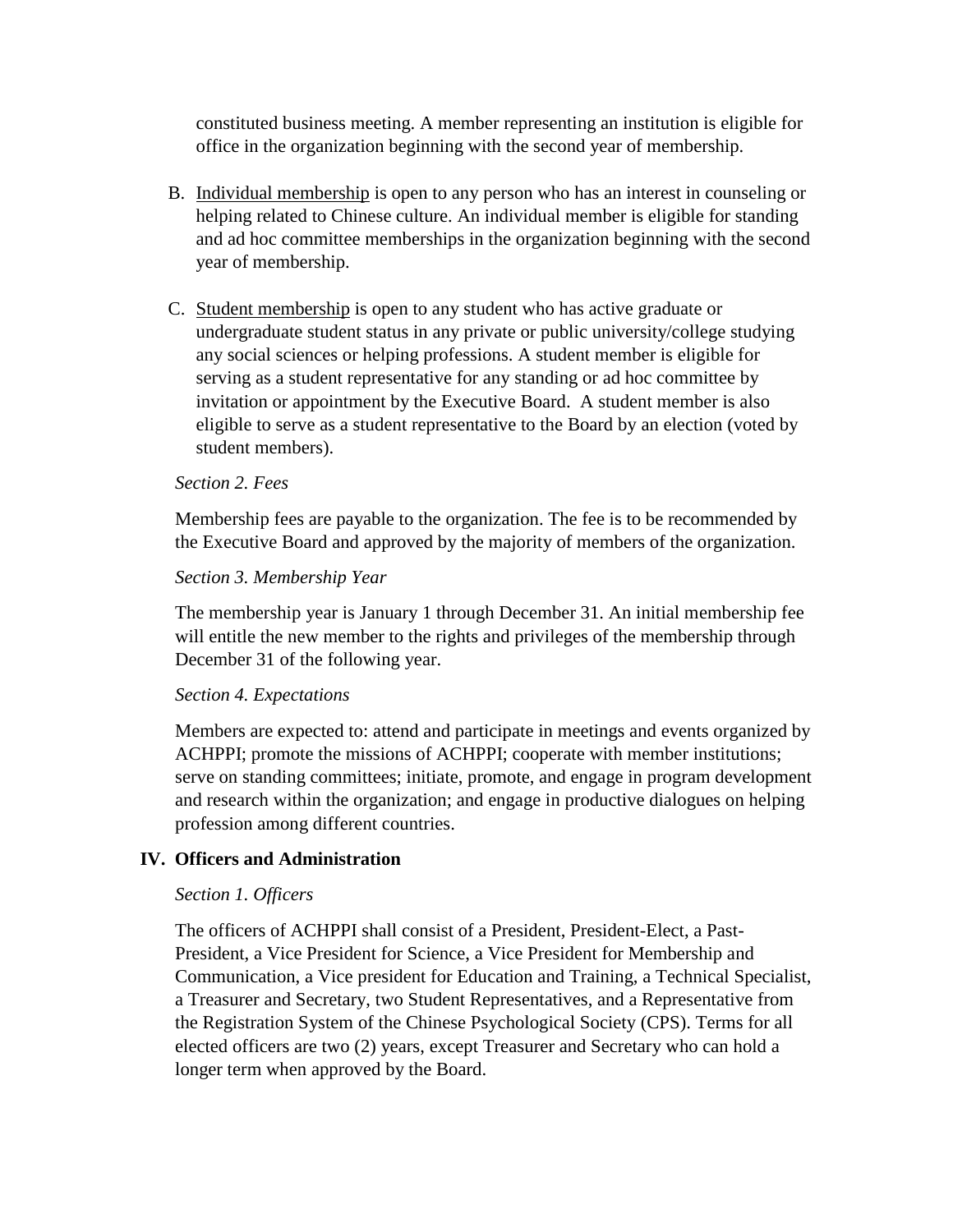- A. The President serves as the chief executive officer and has responsibility for the supervision of all business coming before the organization, stated or implied, that is related to the welfare, stature, and proper operation of ACHPPI. The President presides at and prepares the agenda for all meetings, and appoints standing and special committees, subcommittees, and other units as may be required for the work of committees.
- B. The President-Elect or Past President of ACHPPI performs all duties incumbent upon the President during the absence or disability of the President.
- C. The Vice President for Science performs all duties commonly incident and vested in an office of VP for science, including but not limited to promoting research and scholarly work associated with ACHPPI and its members.
- D.The Vice President for Membership and Communication performs all duties commonly incident and vested in an office of VP for membership and communication, including but not limited to conducting outreach to recruit members and affiliates and maintaining the current membership database, and handling issues related to public relations, relationship with other professional organizations, and fundraising efforts.
- E. The Vice President for Education and Training performs all duties commonly incident and vested in an office of VP for education and training, including but not limited to developing training activities and disseminating educational information for the membership.
- F. The Technical Specialist performs duties including but not limited to the operation and maintenance of the ACHPPI website, ACHPPI YouTube channel, and ACHPPI Bilibili account, and assisting the VP for Membership and Communication in the management of membership database. The person who is elected to take this position shall be granted a lifetime status of ACHPPI membership.
- G.The Treasurer and Secretary performs all duties commonly incident and vested in an office of the treasurer and secretary, including but not limited to developing the annual budget, collecting dues, monitoring income and expenditures, and taking and distributing true minutes of the proceedings of all meetings, and conducting elections of officers. The Treasurer should prepare a financial report annually and upon request by the President to help the ACHPPI maintain its financial health.
- H.The Student Representatives serve as the bridge between the student body and the Executive Board and are responsible for communicating student members' interests and their concerns. The Student Representatives help the leadership of ACHPPI stay connected with member or non-member students in our fields and attend to their professional development needs.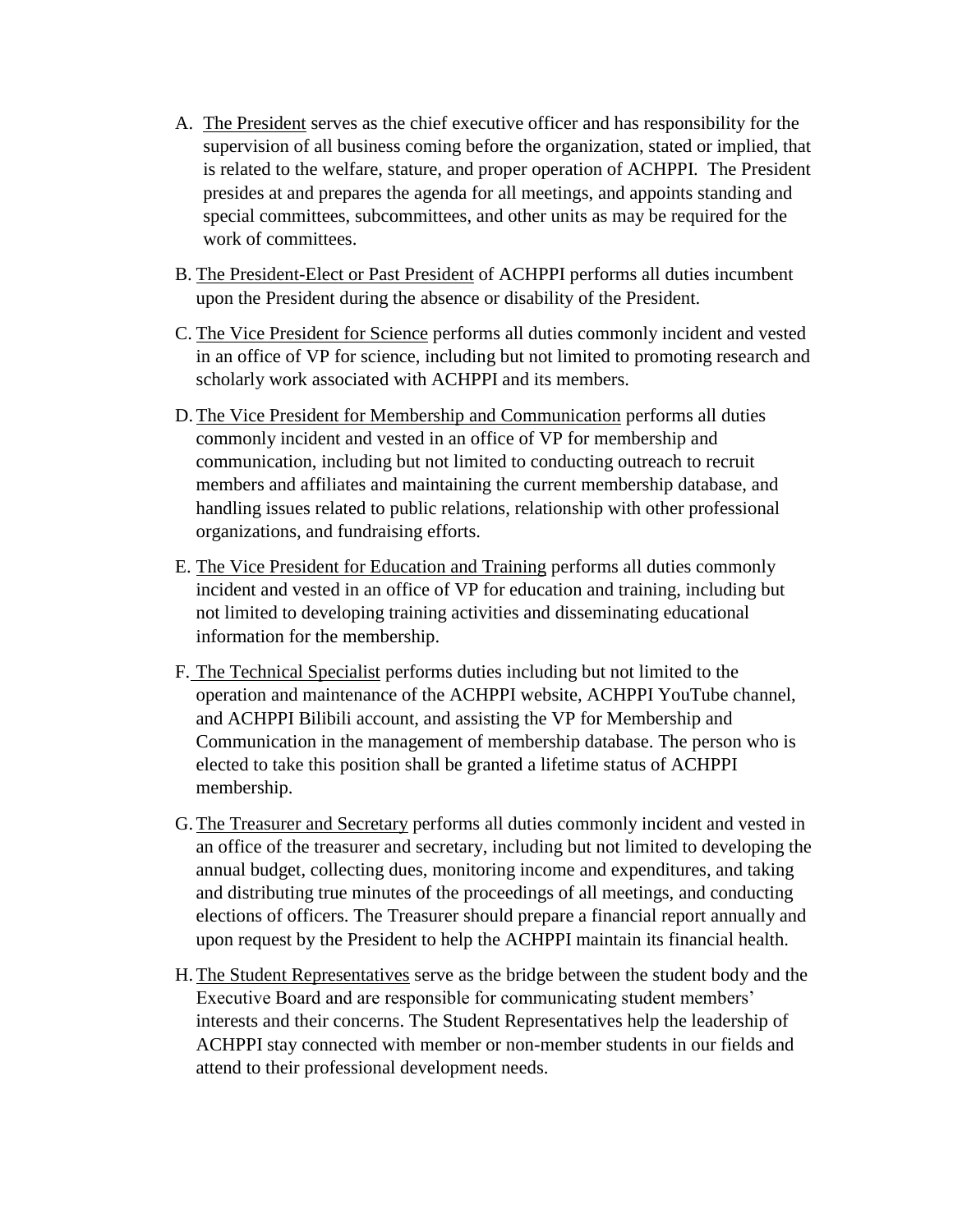I. The Representative from the Registration System of the Chinese Psychological Society (CPS) serves as a bridge between the CPS's Registration System and the Executive Board of ACHPPI, and is responsible for providing updated development of the professional regulations in China and maintaining connections of the Executive Board of ACHPPI with the Board of the CPS's Registration System.

## *Section 2. Governing Body*

The Executive Board shall be the governing body of ACHPPI, consisting of the President, President-Elect, Past President, Vice President for Science, Vice President for Membership and Communication, Vice President for Education and Training, Technical Specialist, Treasurer and Secretary, Student Representatives, and Representative from the Registration System of the Chinese Psychological Society.

## *Duties of The ACHPPI Executive Board*

- A. The Executive Board shall implement all policies of ACHPPI;
- B. The Executive Board shall conduct the governance of ACHPPI. The Board shall have supervision, control, and direction of the business of ACHPPI in the realization of its mission in a manner consistent with its Bylaws and Rules. The Executive Board will approve all appointments and actions of the President except as otherwise stated.
- C. With the exception of the annual meeting, meetings shall be called by the Executive Board on an as-needed basis. Voting on ACHPPI matters can also be conducted by a poll of members of the Executive Board (conducted by telephone, e-mail, fax, or other forms of communication) or conducted by the Secretary. The information, recommendation, or vote of the Board members will be passed along to the President who will take action according to the recommendation of the Board.
- D. No officer or member of the Executive Board may receive a fee for any services rendered.
- E. Elected members of the Executive Board will assume responsibilities immediately following the election or annual meeting, whichever is appropriate for the time.
- F. Elected members of the Executive Board shall be assigned by the President to serve as members of each standing committee in such manner as to have at least one (1) board member on each standing committee.

## *ACHPPI Executive Board Meetings*

The Executive Board shall convene before and after the Annual Meeting, on call of the President or any three (3) of its regular members, or at other convenient times. Five (5) of its regular members shall constitute a quorum.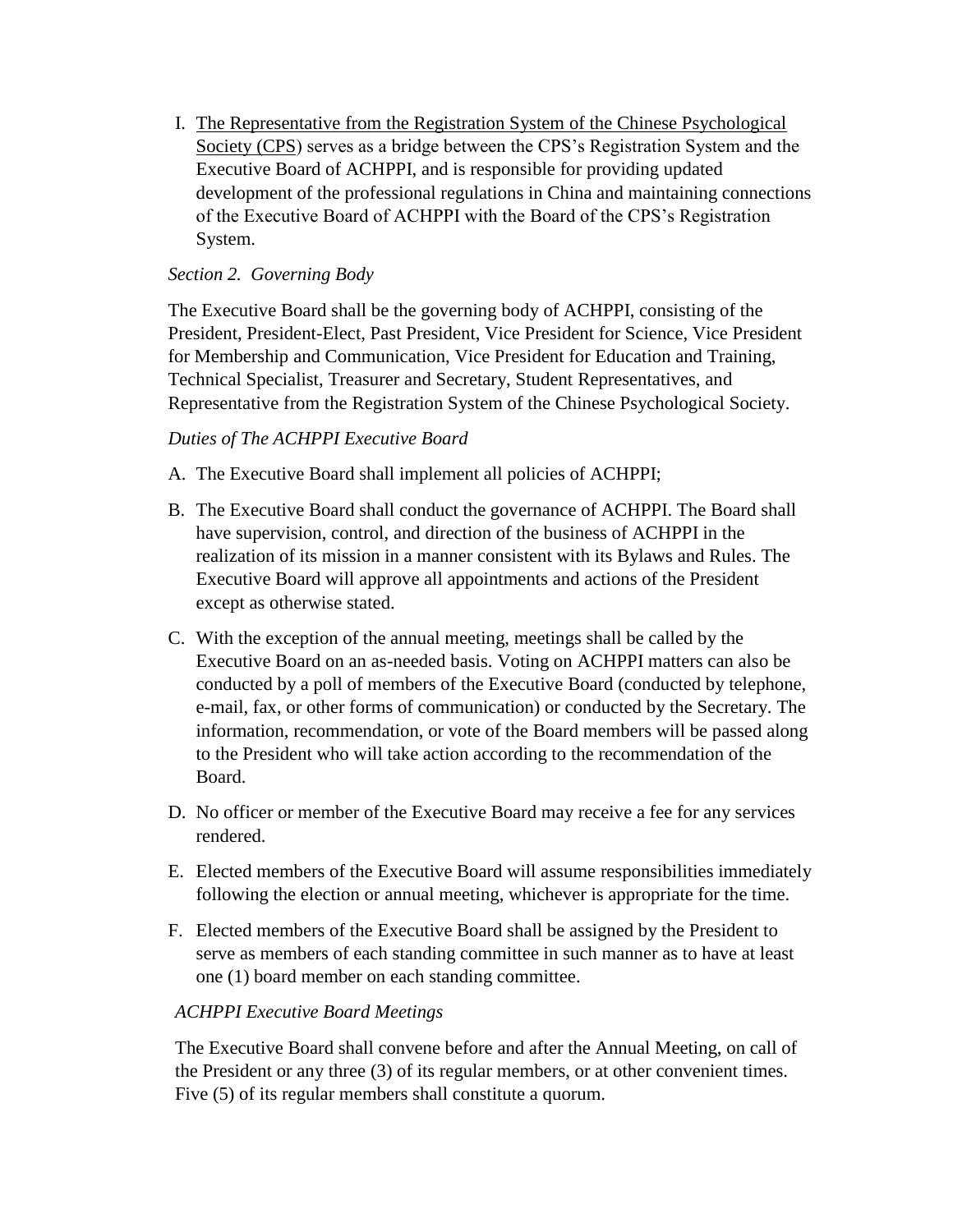#### *Nomination and Election*

- A. The Executive Board is responsible for soliciting nominees, determining their eligibility and willingness to serve, and preparing the election ballots with no less than two (2) candidates for each elected office.
- B. The Executive Board shall elicit nominations for offices from ACHPPI members. The names of no more than two candidates receiving the largest number of nominations should be placed on the formal ballot for each vacant position. In addition, the Board may add to the official ballot names of candidates of its own choices.
- C. Each member and student member of ACHPPI shall have one vote. All Executive Board positions should be voted by regular fee-paying members except the student representatives to the Board. The student representatives will be voted by student members only.
- D. The simple majority rule is applied to all elected positions of the Board.
- E. The newly elected officers take office on June 1, unless otherwise decided by the Executive Board for particular years.
- F. Special situations. There may be situations where the terms of Executive Board members are disrupted, e.g., when unexpected discontinuation of service by any Executive Board members occurs. In such cases, a "special election" approved by the Executive Board or a "special appointment" by the President may occur. The Executive Board will decide on permissible deviations from the process and procedures (including the terms of offices, the procedure of election, and special appointments).

### *Vacancies*

- A. Executive Board. Vacancies in the membership of the Executive Board, in the interim between regular elections, shall be filled by the current Executive Board members. The selected member(s) shall assume the title and duties until the next regular election. In the event of a further vacancy, the same procedure shall be followed.
- B. President. A vacancy in the office of the President of the Executive Board, in the interim between regular elections, shall be filled by an election of a member of the Executive Board who shall assume the title and duties of the President for the unexpired term. In the event of a further vacancy, the same procedure shall be followed.

## **V. Standing Committees**

*Section 1. Advisory Board (AB) to the President*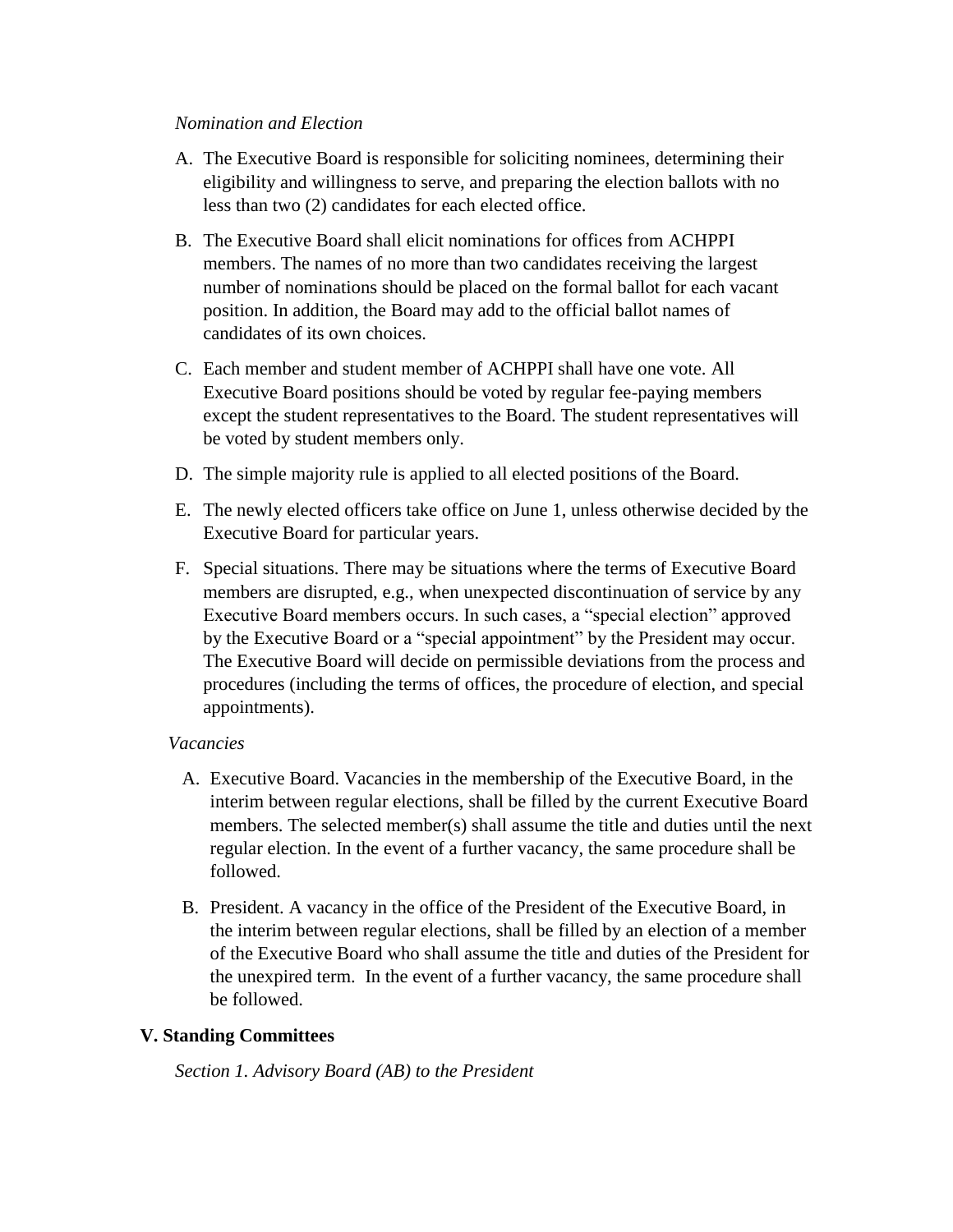An advisory board is initiated by the President at any time during his/her presidency and approved by the Executive Board. The membership on the AB starts at the appointment by the current president and can be reappointed by the next president. If an AB member is not reappointed by the succeeding president, the membership terminates. The current president has the discretion to appoint an AB chair for the duration of his/her presidency.

### *Section 2. General Provisions*

There shall be four (4) standing committees within ACHPPI: Membership and Nominating Committee, Communications Committee; Program Committee; Research and Development Committee. These four (4) committees shall consist typically of three or four (3 or 4) members, each serving for a period of two (2) years, with terms staggered and the possibility for repeated terms. Committee membership shall be appointed by the Executive Board and selected from among chief institutional representatives, individual members, or institutional colleagues identified by the ACHPPI members. No more than two (2) representatives shall be selected from any single institution for any given committee. One (1) or more members of the Executive Board may be appointed to each committee. The establishment of each committee may be initiated by any committee, the Executive Board, or by any ACHPPI members, and committee recommendations shall be referred to the Executive Board for appropriate action. Each committee shall prepare annually a written report of its accomplishments for distribution to the membership of ACHPPI. The Executive Board shall be the only body to create ad hoc committees or to augment the membership of a standing committee.

#### *Section 3. Committees*

A. Membership and Nominating Committee

The Nominating Committee shall seek candidates for each elective office. The committee shall receive nominations from members (including its own members), prepare a slate for the annual election after obtaining the consent of those included, and submit the slate, a brief biographical sketch, and a draft ballot to the Executive Officer in time for mailing prior to the annual meeting.

B. Communications Committee

The duties of the Communications Committee shall be to seek and prepare information for the regular Newsletter. The committee will assist the Executive Officer with the publication of this newsletter, and also prepare occasional communications when appropriate. It shall keep ACHPPI members generally informed about ACHPPI activities and serve as a clearinghouse of information for the membership. Key to these duties will be to keep member institutions informed about one another's activities. The Communications Committee will serve as the issues and resolutions committee of ACHPPI when necessary.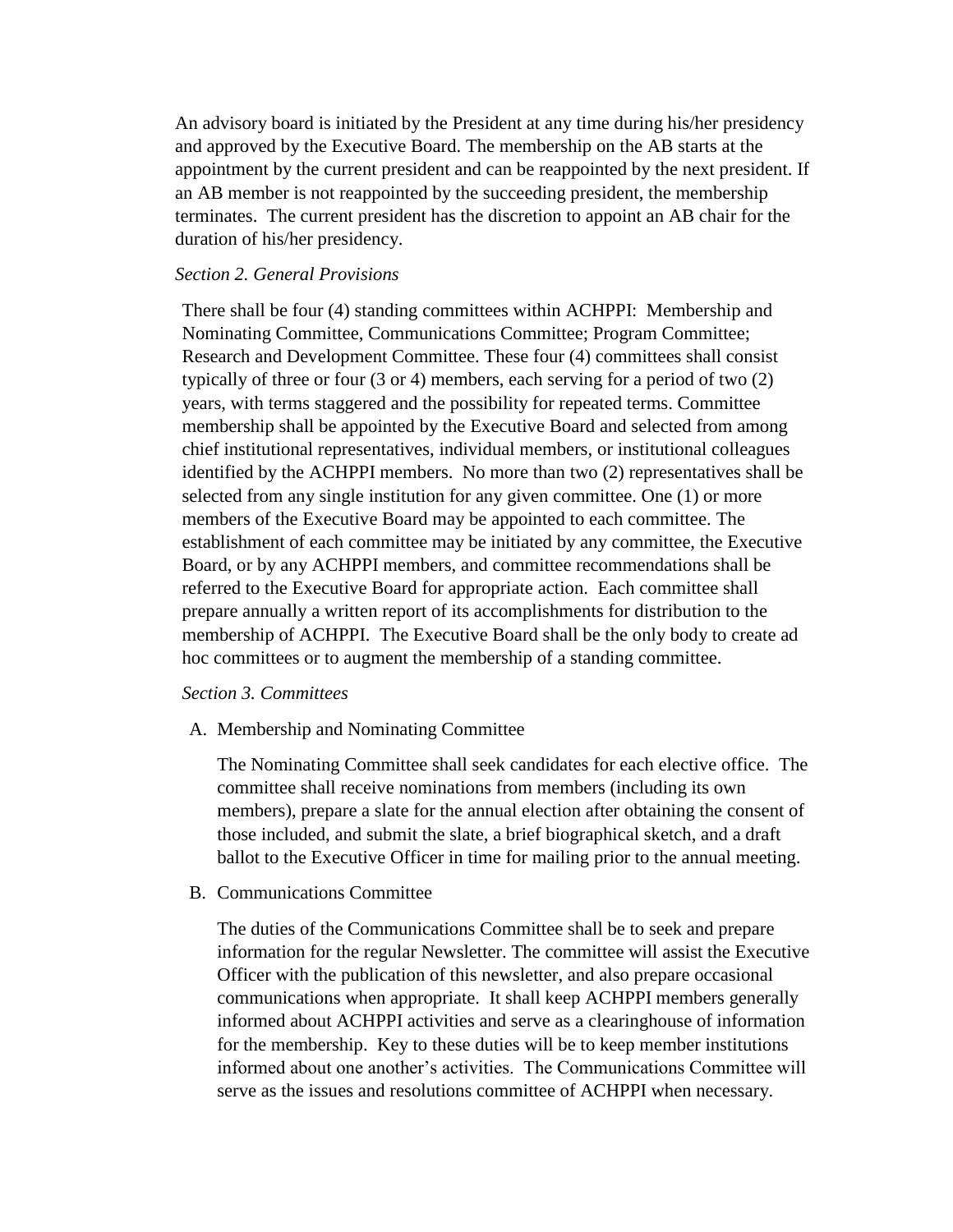C. Program Committee

The duties of the Program Committee shall be to plan the annual meeting as well as any other special gathering of ACHPPI. The committee shall also prepare the business agenda for the annual meeting. The major responsibilities of the Program Committee will be to organize the annual meeting, including selection of the location, speakers, and related matters. When international meetings are being planned by the Program Committee, the China and Taiwan Committees shall be involved.

D. Research and Development Committee

The duties of the Research and Development Committee shall be to develop, organize, and initiate research projects, as well as to seek funding for ACHPPI research and other ACHPPI related activities. The Committee shall encourage research efforts throughout the ACHPPI and develop and implement means for disseminating information about such research. The committee shall also oversee ACHPPI and share generally with members past agreements, evaluation instruments, grant proposals, funding opportunities, and similar information. Key to the role of the committee shall be to stimulate all ACHPPI members to engage in appropriate research and development activities.

## **VI. Meetings**

### *Section 1. Annual Meeting*

The Annual Meeting shall consist of a review of and discussion of the previous year's activities, as well as future meetings and at least one Business Meeting.

- A. Time and Place. The Annual Meeting shall be held at a time and place to be determined by the Executive Board.
- B. Call. At least six (6) months in advance of the Annual Meeting the chair of the Program Committee shall issue the call. Related materials will include, as a minimum, information on the time and place of the Annual Meeting, the preliminary program and business agenda supplied by the chairperson, the list of candidates for election and brief biographical sketches prepared by the Nominating Committee.
- C. Members present at the Business Meeting shall constitute a quorum for the transaction of business.
- D. The President shall see that a summary of the business deliberations of the Annual Meeting is issued to members within two (2) months after the close of such Meeting.

### *Section 2. Regional Meetings*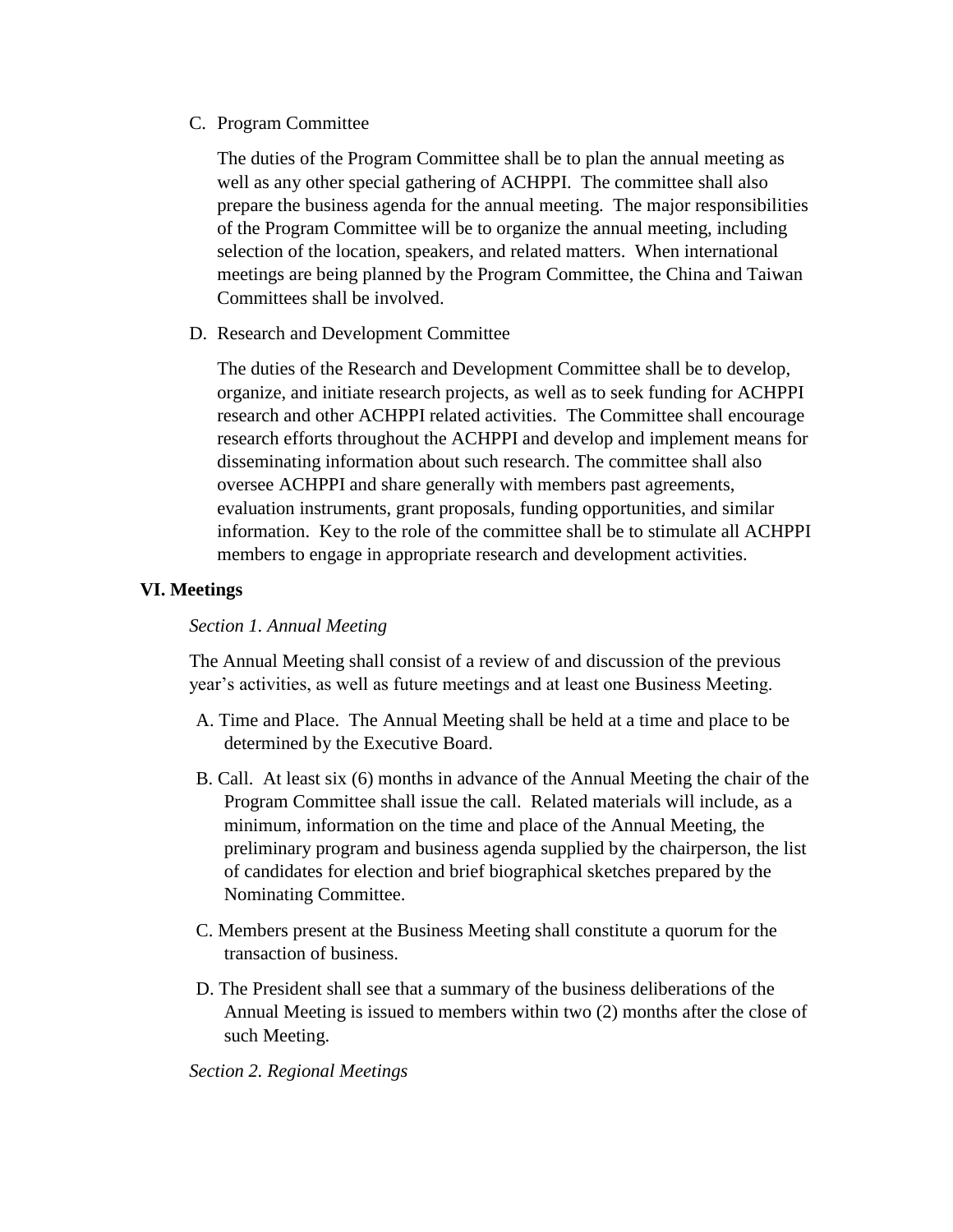The chairperson in consultation with the Executive Board may propose holding Regional Meetings.

## **VII. Policies**

- A. The ACHPPI will maintain a set of official policies on topics of significance to the ACHPPI. The documents induced in the official policies will be placed there by a simple majority vote of the members.
- B. Policies included, but were not limited to
	- (i). Mission, Vision, and Value Statements
	- (ii). Membership Requirements/Criteria
	- (iii).The purpose and procedures of Journal of Chinese Helping Professionals and Psychologists - International

## **VIII. Parliamentary Authority**

All procedures of the ACHPPI shall be in accordance with Roberts Rules of Order: The Modern Edition (RONR [10th ed.], p. 15, l. 17-25; p. 561-62, 569 except as otherwise provided in the Bylaws of the ACHPPI

## **IX. Professional Journal**

*Section 1. Name of the journal:* Chinese Mental Health Professionals

*Section 2. Purpose of the journal*

*Chinese Mental Health Professionals* is published by ACHPPI. The magazine is dedicated to the professional development of front-line Chinese mental health professionals from around the globe. The magazine's purpose is to facilitate the advancement of the mental health industry and the development of mental health professionals. The magazine strives to promote discussions, reflections, and collaborations among Chinese mental health professionals across different countries. It focused on topics related to mental health practice, including but not limited to lifespan professional development, various psychotherapeutic approaches, reflections on mental health practice and its history, Chinese culture and mental health practice, ethics of mental health practice, practice issues for Chinese mental health professionals in various countries, case analysis, case consultation, mental health practice policy, business and mental health practice, etc.

*Section 3. Editorial Board*

The Editor is appointed by the Executive Board.

Associate Editors are selected by the Editor and approved by the Executive

Committee.